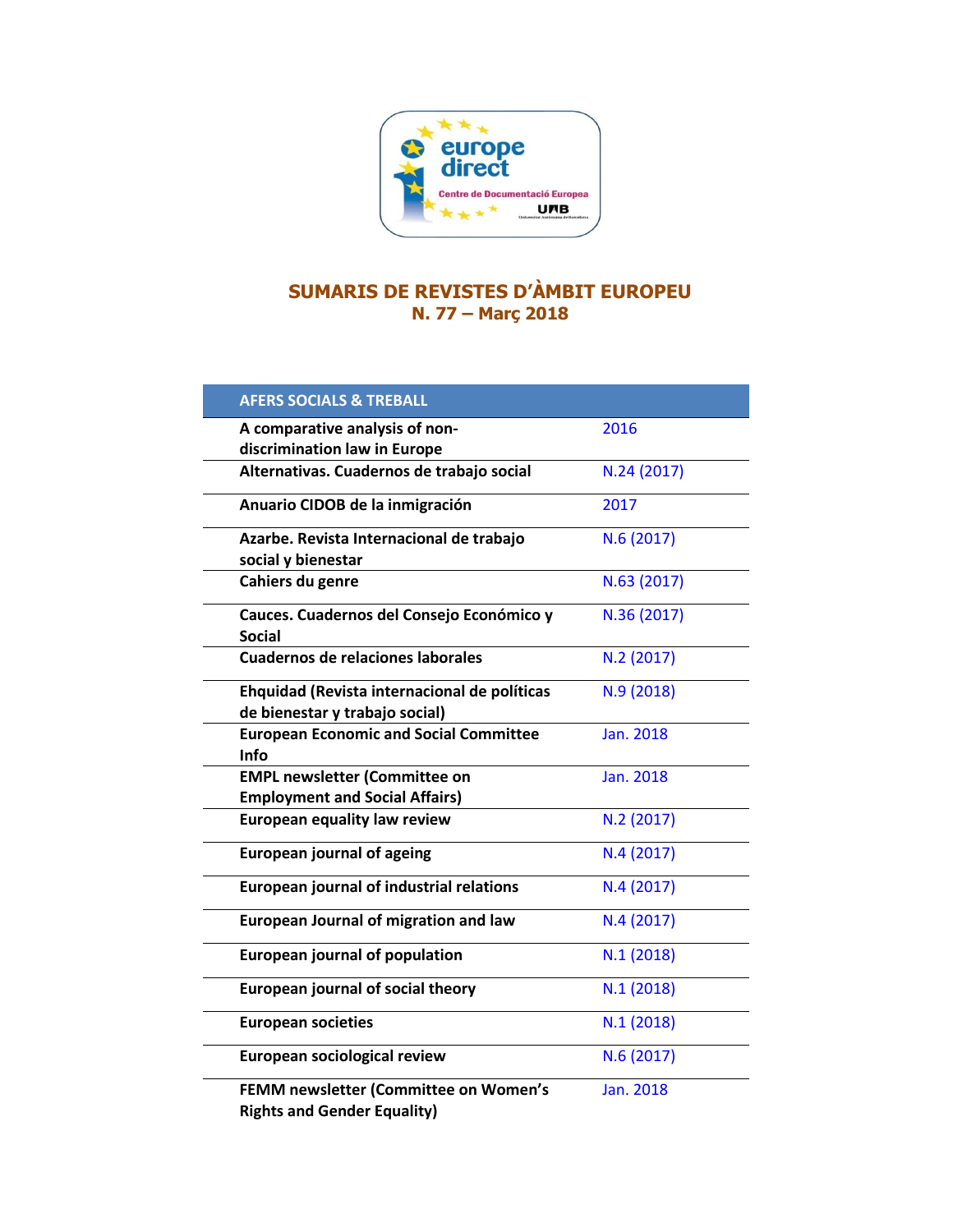| Journal of refugee studies                                                             | N.4 (2017)       |
|----------------------------------------------------------------------------------------|------------------|
| JNL on ethnopolitics & minority issues in<br><b>Europe</b>                             | N.3 (2017)       |
| Le Travail humain                                                                      | N.3 (2017)       |
| Política y sociedad                                                                    | N.3 (2017)       |
| Revista del Ministerio de Empleo y<br><b>Seguridad Social</b>                          | N.132 (2017)     |
| Revista general de derecho del Trabajo y<br><b>Seguridad Social.</b>                   | N.47 (2017)      |
| Revista internacional de trabajo                                                       | <b>June 2017</b> |
| Revista internacional y comparada de<br>relaciones laborales y derecho del empleo      | N.4 (2017)       |
| Revue européenne des sciences sociales                                                 | 2017/2           |
| Social agenda                                                                          | N.50 (2018)      |
| Trabajo social global                                                                  | N. 13 (2017)     |
| <b>AGRICULTURA &amp; DESENVOLUPAMENT RURAL</b>                                         |                  |
| Agri news                                                                              | N.2(2018)        |
| Agriculture, forestry and fishery statistics                                           | 2017 edition     |
| Boletín electrónico (Red Española de<br><b>Desarrollo Rural)</b>                       | 2.2.2018         |
| Desarrollo rural y sostenible                                                          | N.34 (2017)      |
| DO de la O.C. de Variedades Vegetales                                                  | N.6 (2017)       |
| <b>EuroChoices</b>                                                                     | N.3 (2017)       |
| Europa azul                                                                            | <b>Feb. 2018</b> |
| <b>European review of agricultural economics</b>                                       | N.1(2018)        |
| Journal of central European agriculture                                                | N.4 (2017)       |
| <b>Maritime affairs and fisheries. Newsletter</b>                                      | (26.1.2018)      |
| New medit. A Mediterranean Journal of<br><b>Economics, Agriculture and Environment</b> | N.4(2017)        |
| <b>OECD Food, Agriculture and Fisheries Papers</b>                                     | N.109 (2017)     |
| <b>Rural Connections</b>                                                               | Winter 2017      |
| The trawler (PECH Committee on Fisheries)                                              | Jan. 2018        |
| Vida rural                                                                             | N.440 (2017)     |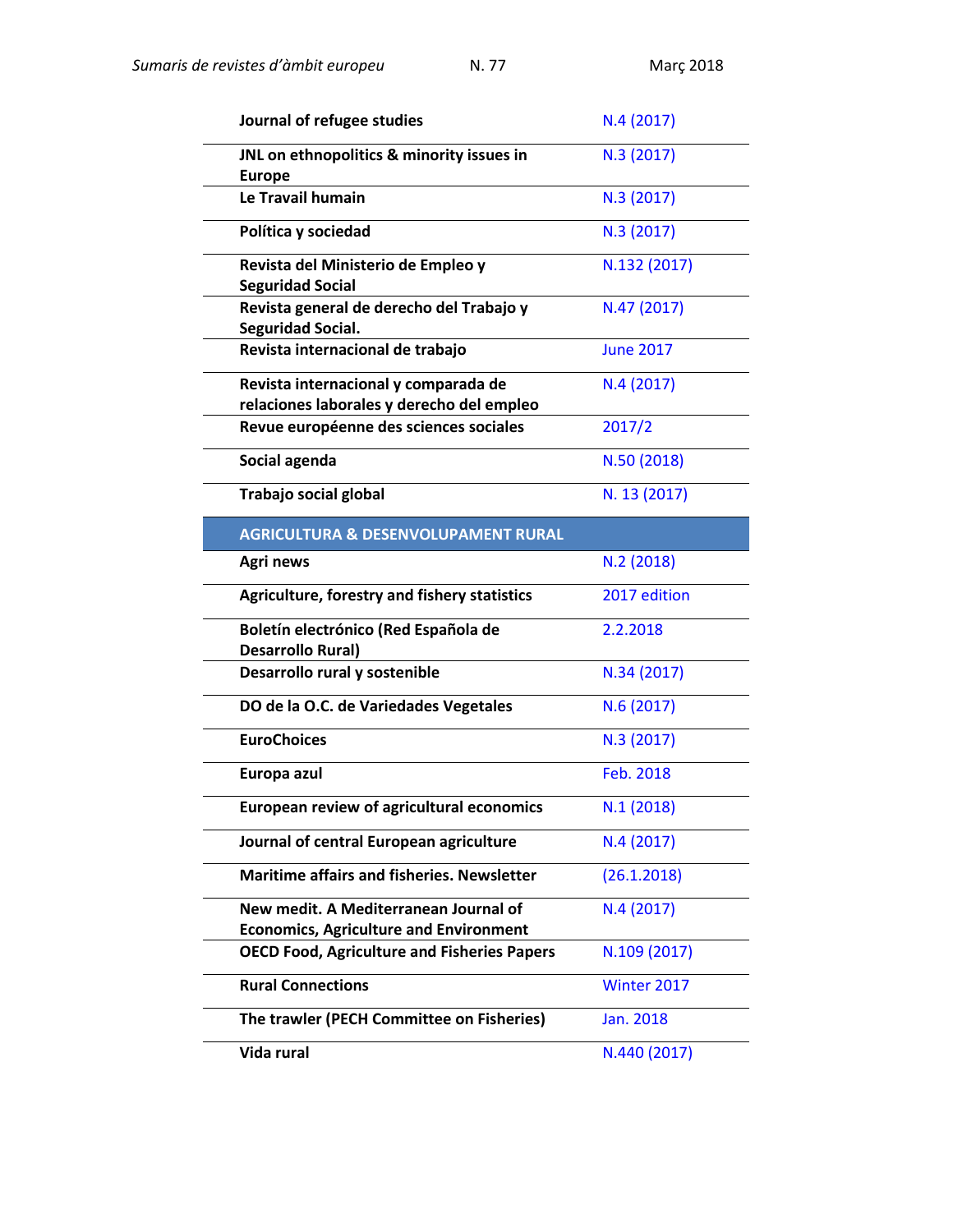| AJUDA HUMANITÀRIA & COOPERACIÓ AL DESENVOLUPAMENT                                         |                 |
|-------------------------------------------------------------------------------------------|-----------------|
| Anuario de acción humanitaria y derechos<br>humanos                                       | 2015            |
| <b>Cooperation &amp; conflict</b>                                                         | N.1(2018)       |
| <b>Development and change</b>                                                             | Iss.1 (2018)    |
| Development policy review                                                                 | N.2 (2018)      |
| <b>European Asylum Support Office-Trends</b>                                              | Dec. 2017       |
| Finanzas y desarrollo                                                                     | Dic. 2017       |
| Humanity: an international journal of<br>human rights, humanitarianism and<br>development | N.3 (2017)      |
| Journal of development economics                                                          | V.132(2018)     |
| Journal of international development                                                      | N.1(2018)       |
| Mondes en développement                                                                   | N.180 (2017)    |
| <b>Oxford development studies</b>                                                         | N.4 (2017)      |
| <b>Review of development economics</b>                                                    | N.1(2018)       |
| Revista española de desarrollo y<br>cooperación                                           | N.41 (2017)     |
| Revue d'économie du développement                                                         | 2017/1          |
| Revue int. des études du développment                                                     | N.232 (2017)    |
| The European journal of development<br>research                                           | N.1(2018)       |
| The Journal of development studies                                                        | N.2(2018)       |
| <b>World Development</b>                                                                  | V.105(2018)     |
| <b>CIÈNCIA &amp; TECNOLOGIA</b>                                                           |                 |
| <b>Alicante news (EUIPO)</b>                                                              | Jan. 2018       |
| <b>EUIPO Official journal</b>                                                             |                 |
| <b>European Data Protection Supervisor -</b><br>newsletter                                | N.57 (2018)     |
| European journal of law and technology                                                    | V.8, N.3 (2017) |
| European patent bulletin (European Patent<br>Office)                                      | N.1806          |
| European Patent Office - Official journal                                                 | N.1(2018)       |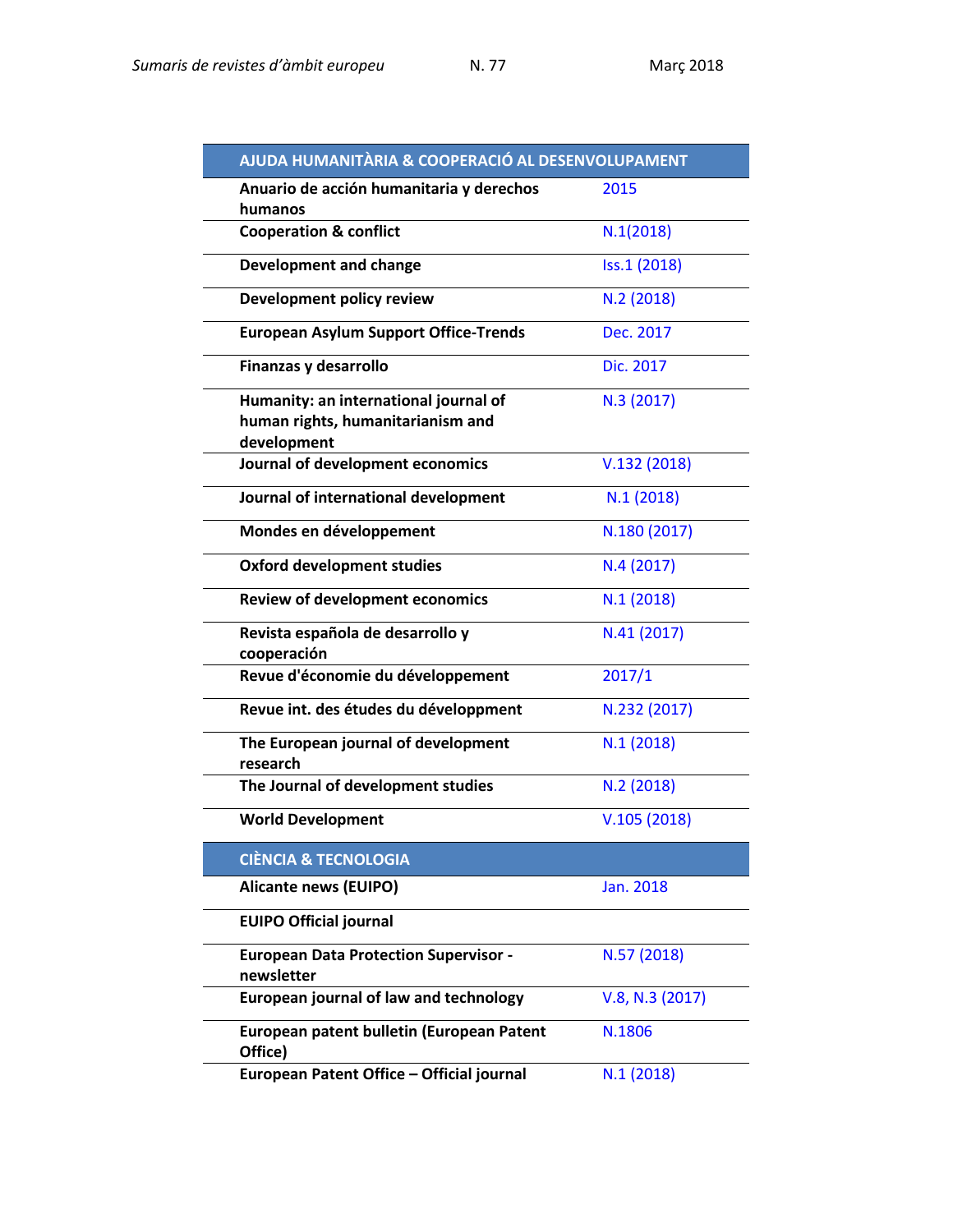| <b>European Researcher</b>                                                   | Dec. 2017         |
|------------------------------------------------------------------------------|-------------------|
| <b>European Scientific Journal</b>                                           | N.3(2018)         |
| Horizon. The EU research and innovation<br>magazine                          | Feb. 2018         |
| <b>Joint Research Centre - Newsletter</b>                                    | Jan. 2018         |
| Research*eu results magazine                                                 | N.67 (2017)       |
| <b>Science &amp; policy briefing</b>                                         | Iss. 62 (2017)    |
| <b>ECONOMIA</b>                                                              |                   |
| <b>BCE - Proyecciones macroeconómicas</b>                                    | Dec. 2017         |
| Boletín económico del BCE                                                    | N.1(2018)         |
| <b>BUDG - Committee on budgets newsletter</b>                                | 24.1.2018         |
| <b>Bulletin de l'Observatoire des politiques</b><br>économiques en Europe    | N.37 (2017)       |
| Cuadernos de economía                                                        | N. 115 (2018)     |
| Cuadernos de información económica                                           | N.262 (2018)      |
| <b>EC Tax review</b>                                                         | N.1(2018)         |
| <b>European Central Bank - Occasional paper</b>                              | N.206 (2018)      |
| European Central Bank - Research bulletin                                    | N.41(2017)        |
| <b>European Central Bank-WP</b>                                              | N.2129 (2018)     |
| <b>ECFIN Economic Briefs</b>                                                 | N.33 (2018)       |
| <b>ECFIN E-news</b>                                                          | N.171 (2018)      |
| <b>ECON Online</b>                                                           | Jan. 2018         |
| Économie politique                                                           | N.76 (2017)       |
| <b>EU Candidate and potential candidate</b><br>countries' economic quarterly | 4th. quarter 2017 |
| <b>European business cycle indicators</b>                                    | 4th. quarter 2017 |
| <b>European Court of Auditors Journal</b>                                    | N.1(2018)         |
| <b>European Court of Auditors - Reports</b>                                  | Inf. Esp. 4/2018  |
| European economic review                                                     | V.102(2018)       |
| <b>European economy. Discussion papers</b>                                   | N.74 (2018)       |
| <b>European economy. Institutional Papers</b>                                | N.73 (2018)       |
| <b>European Investment Bank-Working Papers</b>                               | N.2 (2018)        |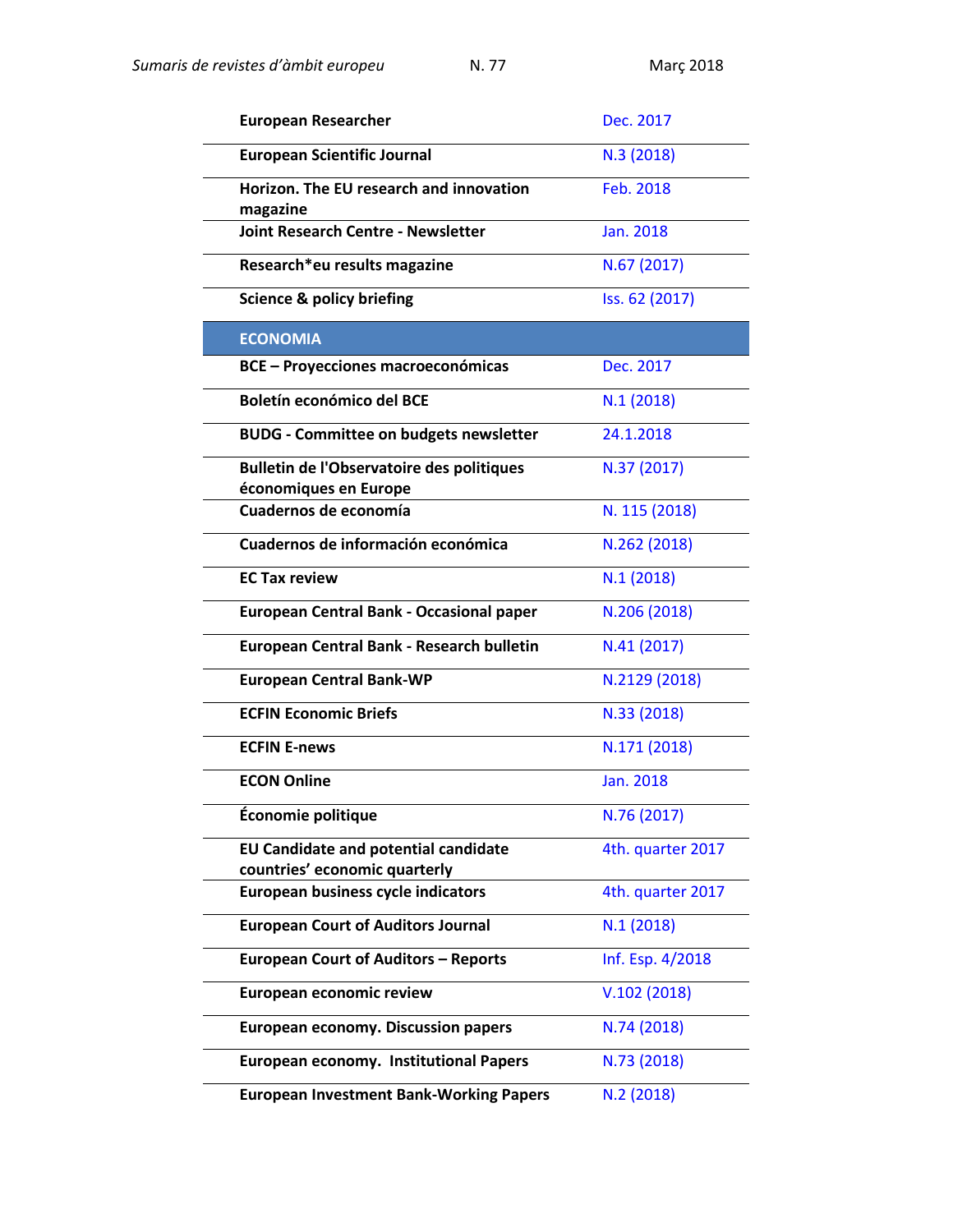| European Investment Bank -e-newsletter                               | Jan. 2018      |
|----------------------------------------------------------------------|----------------|
| <b>European journal of law and economics</b>                         | N.1(2018)      |
| <b>European journal of political economy</b>                         | V.51(2018)     |
| Eurostat Harmonised indices - monthly data                           | 7.2.2018       |
| Eurostat review on national accounts and<br>macroeconomic indicators | 2/2017         |
| <b>Eurostatistics</b>                                                | 1/2018         |
|                                                                      |                |
| <b>Global trade and customs journal</b>                              | N.2(2018)      |
| Hacienda pública española                                            | N. 33 (4/2017) |
| <b>IMCO Newsletter</b>                                               | N.88 (2018)    |
| <b>Intereconomics</b>                                                | N.1(2018)      |
| International tax and public finance                                 | N.1(2018)      |
| Journal of world trade                                               | N.1(2018)      |
| Legal issues of economic integration                                 | N.1(2018)      |
| <b>OECD Economics Department - Working</b><br><b>Papers</b>          | N.1457 (2018)  |
| <b>OECD Trade Policy Papers</b>                                      | N.210 (2017)   |
| Papers in political economy                                          | N.73 (2017)    |
| Presupuesto y gasto público                                          | N.89 (2017)    |
| Quarterly report on the euro area                                    | N.3 (2017)     |
| Revista de economía mundial                                          | N.47 (2017)    |
| Revue internationale de droit économique                             | 2017/2         |
| <b>Taxation - Newsletter (European</b><br>Commission9                | 18.1.2018      |
| The European journal of comparative<br>economics                     | N.2 (2017)     |
| Zew news                                                             | 01/02-2018     |
| <b>EDUCACIÓ, CULTURA &amp; AUDIOVISUALS</b>                          |                |
| <b>C-News: culturelink newsletter</b>                                | N.120 (2018)   |
| <b>CEDEFOP Information series</b>                                    | N.4159 (2017)  |
| <b>CEDEFOP Research papers</b>                                       | N.64 (2017)    |
| <b>Digital TV Europe</b>                                             | Nov. 2017      |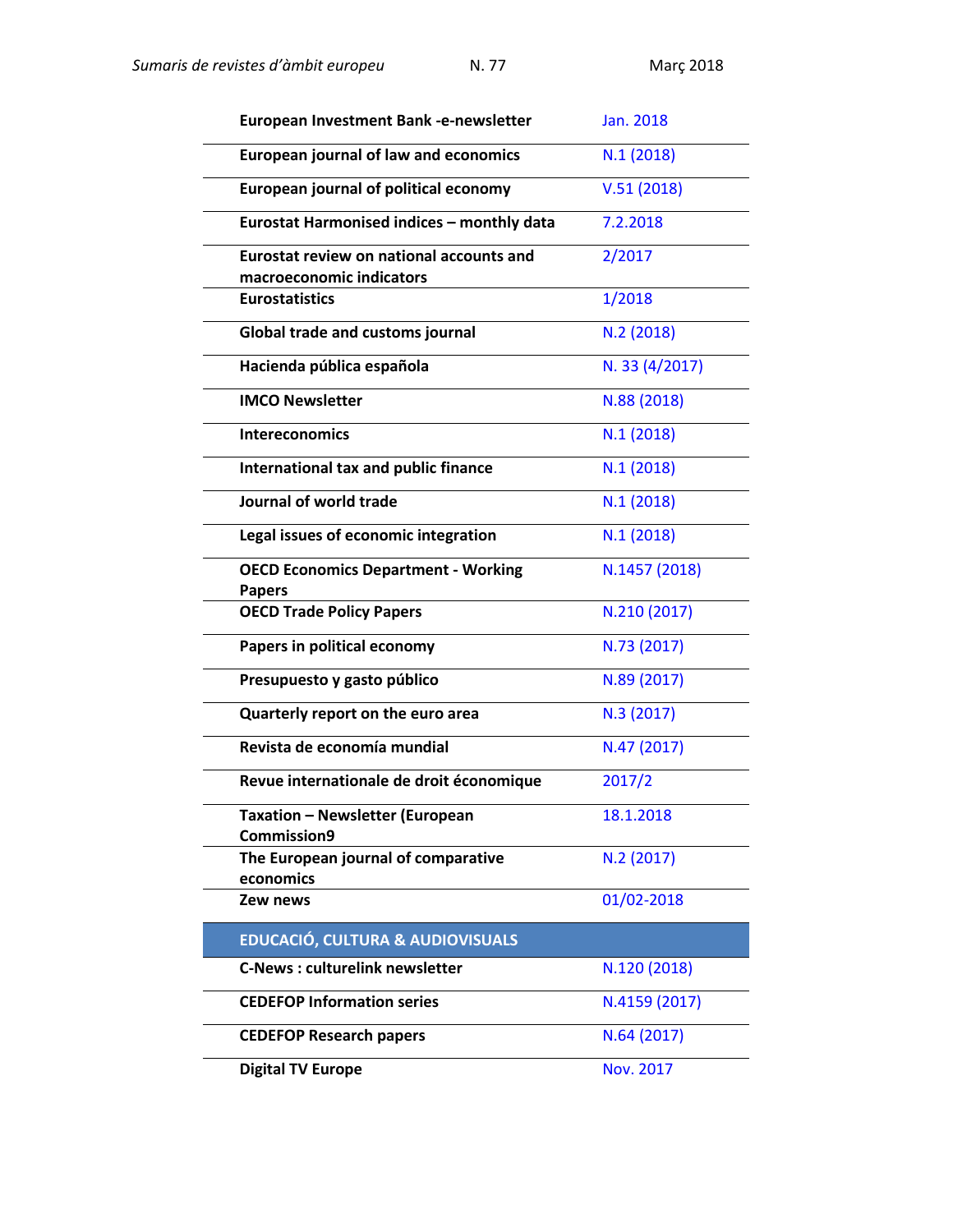| <b>EBLIDA Newsletter (European Library &amp;</b><br><b>Information Society)</b>                            | N.12 (2017)  |
|------------------------------------------------------------------------------------------------------------|--------------|
| <b>Education policy analyse archives</b>                                                                   | N.26 (2018)  |
| <b>European Credit System for Vocational</b><br><b>Education and Training - Magazine</b>                   | N.30 (2017)  |
| <b>European journal of communication</b>                                                                   | N.1(2018)    |
| <b>European journal of cultural studies</b>                                                                | N.1(2018)    |
| European journal of special needs education                                                                | N.2(2018)    |
| <b>European Journal of training and</b><br>development                                                     | N.9 (2017)   |
| Eu-Topías. Revista de interculturalidad,<br>comunicación y estudios europeos                               | V.14(2017)   |
| IRIS : Legal Observations of the European<br><b>Audiovisaul Observatory</b>                                | 2018-2       |
| Pedagogía social: revista interuniversitaria                                                               | N.31 (2018)  |
| Puntoycoma-boletín de los traductores<br>españoles                                                         | N.155 (2017) |
| <b>Recherche &amp; formation</b>                                                                           | 2016 (N.82)  |
| La Revue internationale de l'éducation<br>familiale                                                        | N.41 (2017)  |
| <b>Savoirs</b>                                                                                             | N.45 (2017)  |
| The European language gazette (European<br><b>Centre for Modern Languages of the Council</b><br>of Europe) | N.40 (2018)  |

| <b>EMPRESA</b>                                 |                   |
|------------------------------------------------|-------------------|
| <b>Competition merger brief (European</b>      | Iss.3 (2017)      |
| Commission9                                    |                   |
| Cuadernos de estudios empresariales            | V.27(2017)        |
| e-Competitions e-Bulletin (Institute of        | Feb. 2018         |
| <b>Competition Law)</b>                        |                   |
| <b>Eurochambres-Position Papers</b>            | Dec. 2017         |
| European business cycle indicators             | 4th. quarter 2017 |
| <b>(European Commission9</b>                   |                   |
| <b>European business review</b>                | N.1(2018)         |
| European company law                           | V.15/1(2018)      |
| <b>European journal of innovation</b>          | N.1(2018)         |
| management                                     |                   |
| <b>ITRE Newsletter (Committee on Industry,</b> | Iss.11 (2018)     |
| <b>Research and Energy)</b>                    |                   |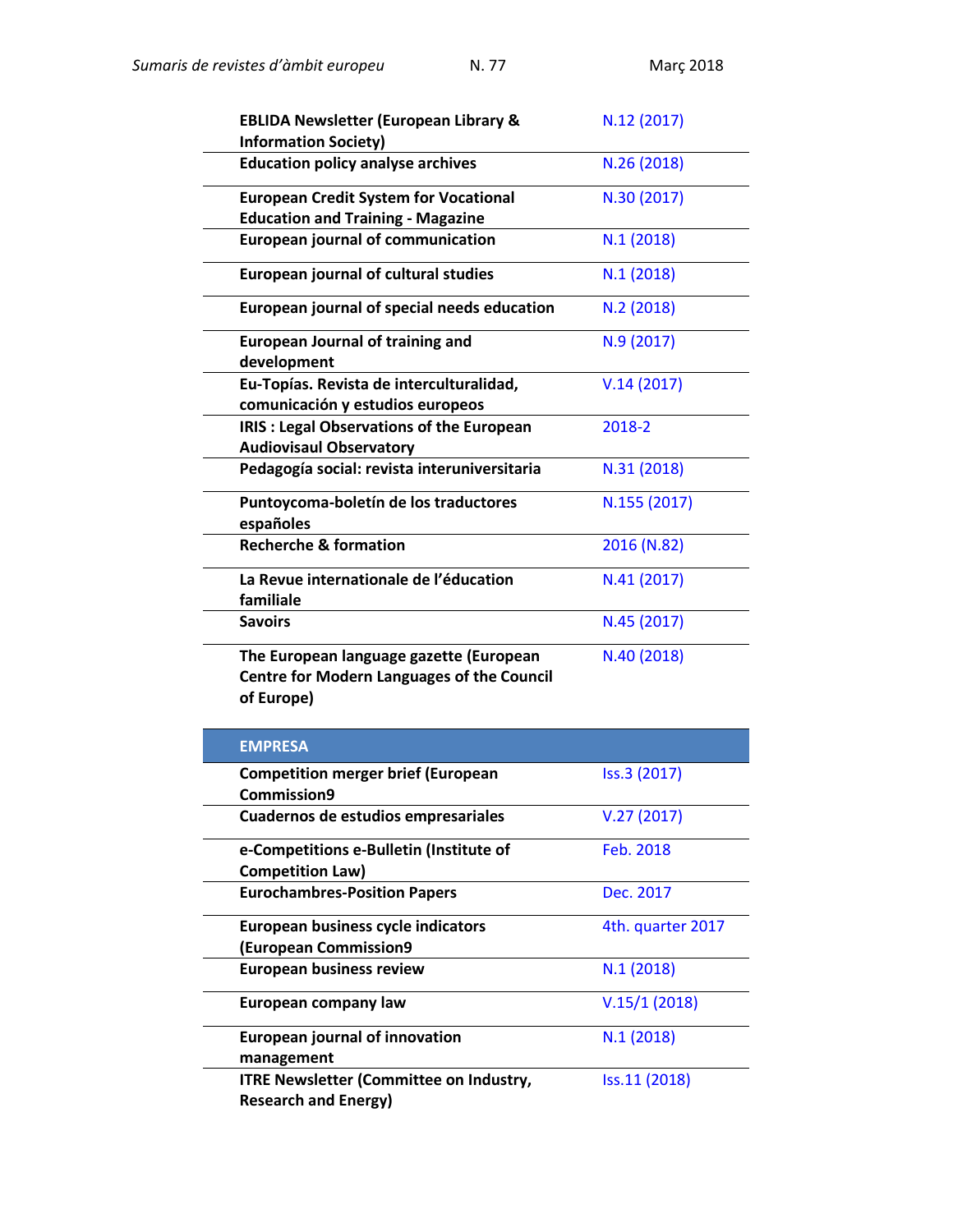| Oikonomics: revista de economia, empresa y<br>sociedad         | N. 8 (Nov. 2017)      |
|----------------------------------------------------------------|-----------------------|
| <b>Recherche &amp; formation</b>                               | N.82 (2016)           |
| The European business review                                   | Feb. 2018             |
| <b>INTEGRACIÓ &amp; GOVERNANÇA EUROPEA</b>                     |                       |
| <b>ARENA Working Papers</b>                                    | N.11(2017)            |
| <b>Centre for European Reform - Bulletin</b>                   | N.118 (2018)          |
| <b>Centre for European Sturides - Working</b><br><b>Papers</b> | Iss.4 (2017)          |
| <b>Commission en direct</b>                                    | N.38 (2017)           |
| <b>Common market law review</b>                                | N.1(2018)             |
| <b>Comparative European politics</b>                           | N.1(2018)             |
| <b>Confrontations Europe, La revue</b>                         | N.120 (2018)          |
| <b>Cuadernos europeos de Deusto</b>                            | N.57 (2017)           |
| <b>Eastern journal of European studies</b>                     | <b>Issue 2 (2017)</b> |
| Eurobarometer                                                  | N.88 (2017)           |
| European papers: a journal on law and<br>integration           | N.3 (2017)            |
| <b>European Union politics</b>                                 | N.1(2018)             |
| <b>Euroscope</b>                                               | Dec. (2017)           |
| Ideas on Europe (UACE)                                         | Feb. 2018             |
| <b>Interface</b>                                               | N.109                 |
| Japanese journal of European studies                           | V.5(2017)             |
| Journal of common market studies                               | N.2 (2018)            |
| Journal of European public policy                              | Iss.3 (2018)          |
| Les Cahiers du CEVIPOF                                         | N. 60 (2015)          |
| Les Cahiers européens de Sciences Po                           | N.3 (2017)            |
| Legal issues of economic integration                           | V.45/1(2018)          |
| L'Europe en formation                                          | N.382 (2017)          |
| Papeles de Europa                                              | N.2(2017)             |
| <b>Politico</b>                                                | Feb. 2018             |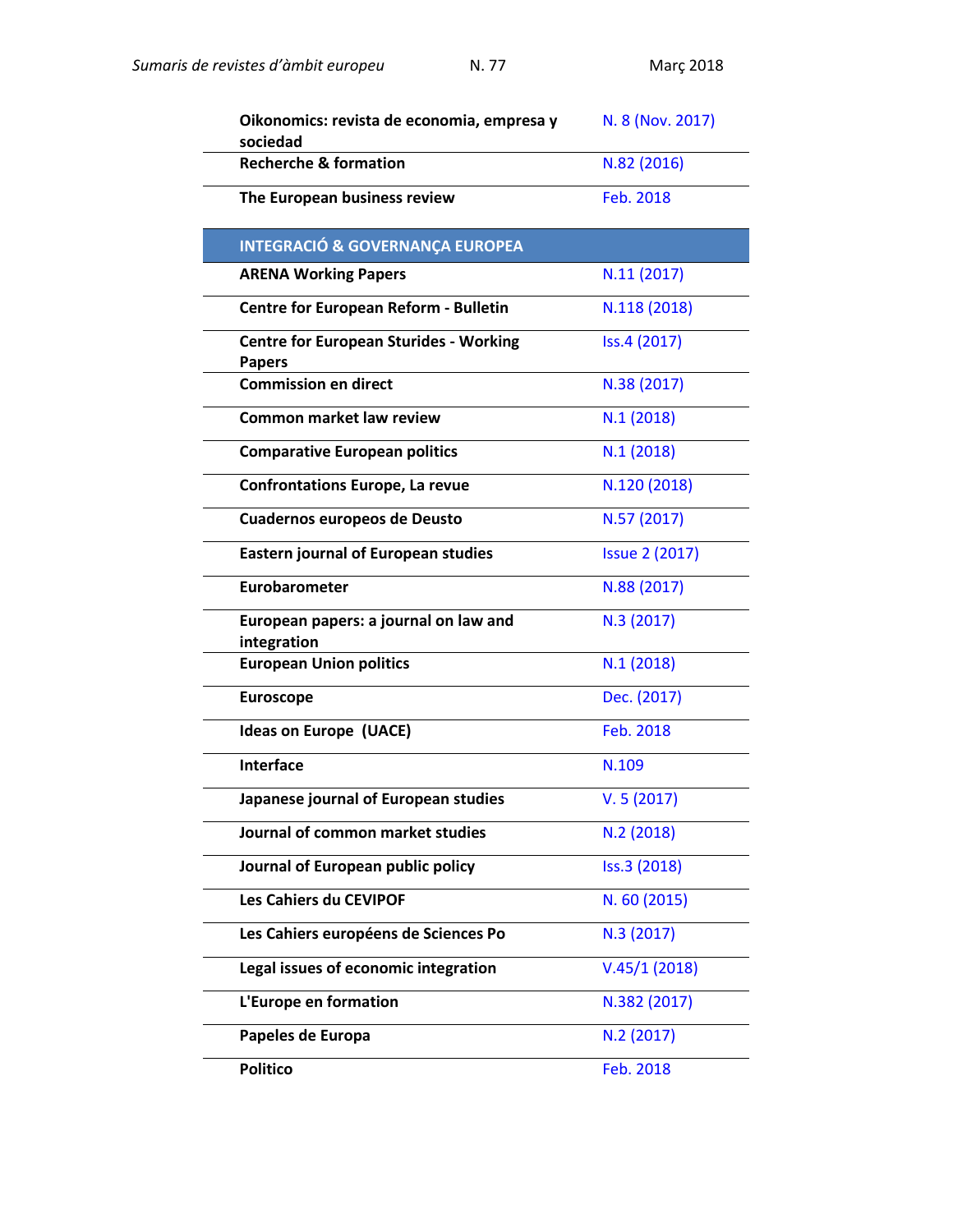| Politique européenne                                                                                 | N.57 (2017)     |
|------------------------------------------------------------------------------------------------------|-----------------|
| <b>Review of European studies</b>                                                                    | N.2(2018)       |
| Revista de estudios europeos                                                                         | N.70 (2017)     |
| Revue du marché commun et de l'Union<br>européenne                                                   | N.614 (2018)    |
| Romanian journal of European affairs                                                                 | N.2 (2017)      |
| <b>Robert Schuman Centre for Advanced</b><br><b>Studies-Policy Briefs</b>                            | N.1(2018)       |
| <b>Robert Schuman Centre for Advanced</b><br><b>Studies - Working Papers</b>                         | N.8(2018)       |
| The Parliament Magazine: politics, policy<br>and people                                              | Iss. 469 (2018) |
| Transparenta: revista del Consejo de<br>Transparencia y Buen Gobierno                                | N. 1 (0) 2016   |
| <b>JUSTÍCIA &amp; DRET DE LA UE</b>                                                                  |                 |
| Civitas: revista española de derecho<br>europeo                                                      | N.64 (2017)     |
| Civitas Europa: revista jurídica sobre la<br>evolución de la nación y del estado en<br><b>Europa</b> | N.39 (2017)     |
| EU Platform of diversity charters newsletter                                                         | N.6 (2017)      |
| Eucrim: the European criminal law<br>associations' forum                                             | N.4(2017)       |
| Europe: actualité du droit communautaire                                                             | N.11(2017)      |
| European journal of crime, criminal law and<br>criminal justice                                      | N.1(2018)       |
| European journal of international law EJIL                                                           | N.4(2017)       |
| European public law                                                                                  | V.24/1(2018)    |
| European review of private law                                                                       | V.26/1(2018)    |
| <b>Europol review</b>                                                                                | 2016-2017       |
| InDret: revista para el análisis del derecho                                                         | N.1(2018)       |
| International journal of constitutional law                                                          | N.4(2017)       |
| <b>JURI report (Committee on Legal Affairs)</b>                                                      | Iss.45 (2018)   |
| La Ley Unión Europea                                                                                 | N.54 (2017)     |
| <b>Maastricht journal of European and</b><br>comparative law                                         | N.6(2017)       |
| <b>Newsletter of the Venice Commission</b>                                                           | N.1(2018)       |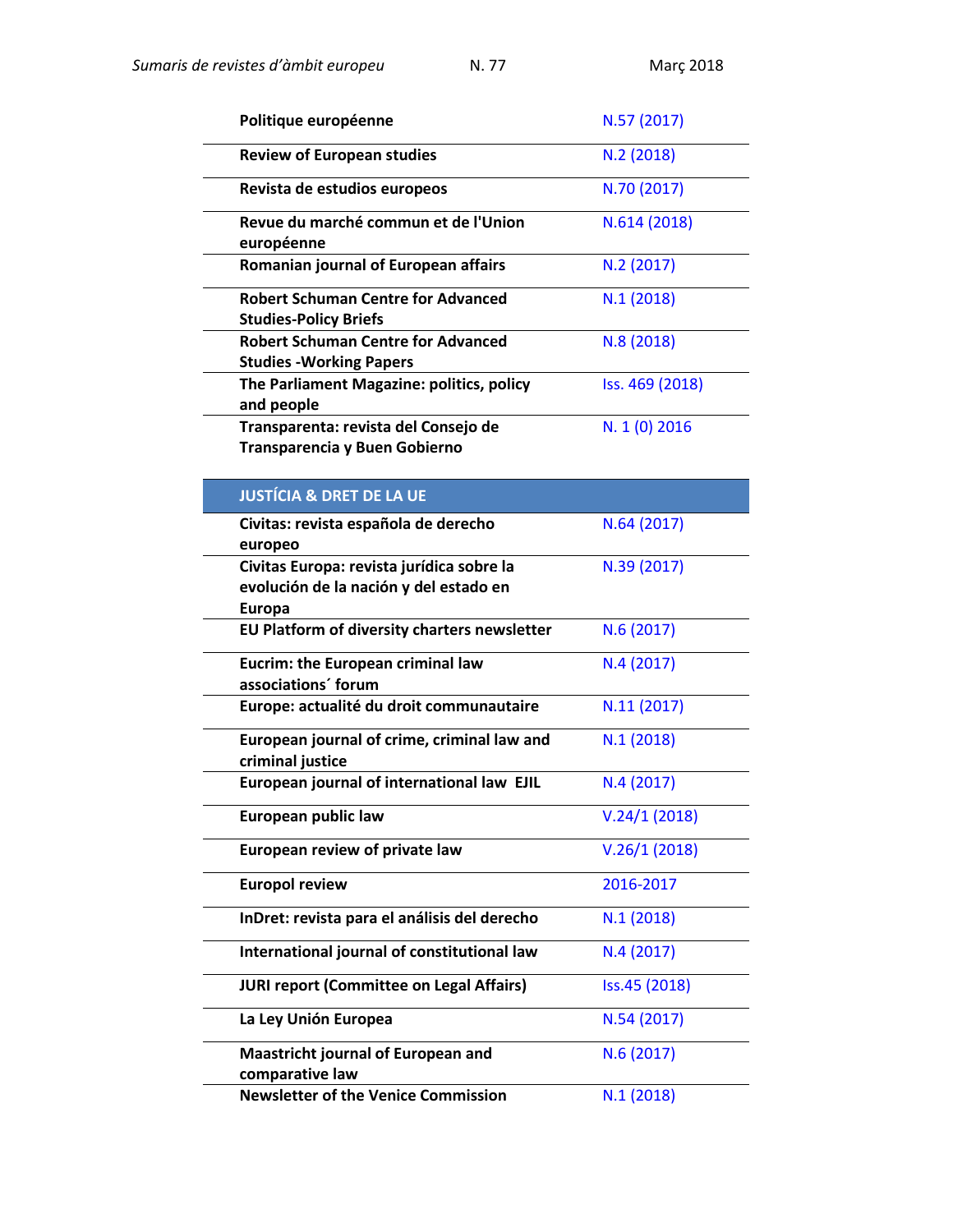| Revista de derecho constitucional europeo                                            | N.28 (2017)       |
|--------------------------------------------------------------------------------------|-------------------|
| Revista general de derecho europeo                                                   | N.44 (2018)       |
| The International journal of human rights                                            | N.3 (2018)        |
| Unión Europea Aranzadi                                                               | N.12 (2017)       |
| <b>Yearbook of European law</b>                                                      | V.36(2017)        |
| <b>MEDI AMBIENT &amp; ENERGIA</b>                                                    |                   |
| Ecología mediterránea                                                                | N.1(2017)         |
| <b>ENVI News (Committee on Environment,</b><br><b>Public Health and Food Safety)</b> | 19.2.2018         |
| <b>Environmental policy and governance</b>                                           | N.1(2018)         |
| European energy and environmental law<br>review                                      | N.1(2018)         |
| LIFE Programme newsletter (European<br>Commission9                                   | Feb. 2018         |
| Medio ambiente y derecho: revista<br>electrónica de derecho ambiental                | N.32 (2018)       |
| Revista catalana de dret ambiental                                                   | N.2(2017)         |
| <b>Science for environment policy (European</b><br>Commission)                       | N.502             |
| <b>REGIONS &amp; DESENVOLUPAMENT LOCAL</b>                                           |                   |
|                                                                                      |                   |
| Carta local : revista de la Federación<br>Española de Municipios y Provincias        | N.309 (2018)      |
| <b>Cuadernos Cantabria Europa</b>                                                    | N.16 (2017)       |
| Intercultural cities newsletter (Council of<br>Europe)                               | Feb. 2018         |
| REGI Newsletter (Committee on Regional<br>Development)                               | N.26 (2018)       |
| <b>RELACIONS EXTERIORS &amp; POLÍTICA DE SEGURETAT</b>                               |                   |
| Barómetro del Real Instituto Elcano                                                  | <b>Enero 2018</b> |
| <b>Boletín (Real Instituto Elcano)</b>                                               | N.209 (2018)      |
| <b>CBRNE-Terrorism newsletter</b>                                                    | Jan. 2018         |
| <b>CIDOB-Notes internacionals</b>                                                    | N.189 (2018)      |
| <b>Esglobal</b>                                                                      | Feb. 2018         |

**EU Institute for Security Studies-Brief N.1 [\(2018\)](https://www.iss.europa.eu/content/revisiting-eu%E2%80%99s-security-partnerships)**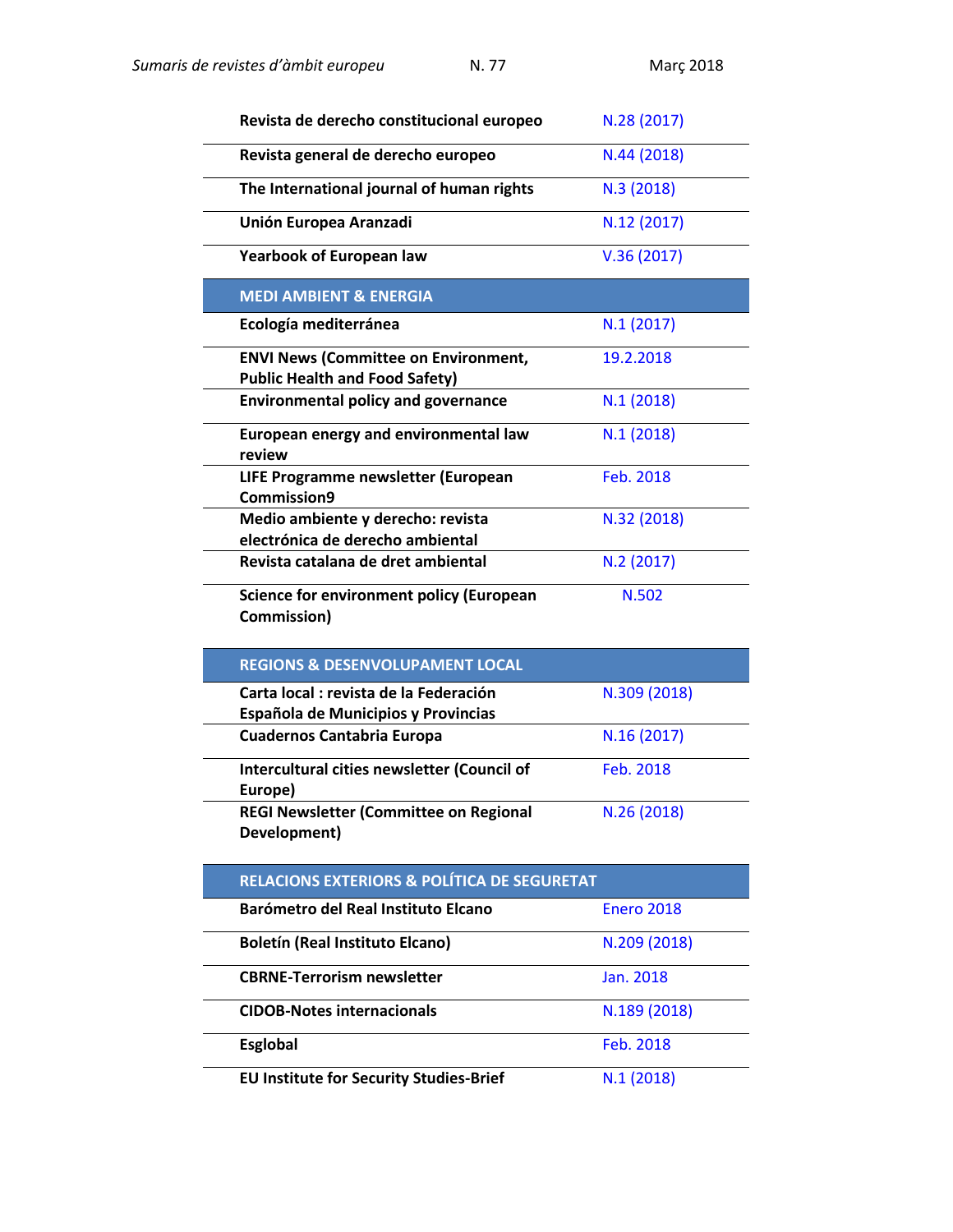| European foreign affairs review                                                       | N.1(2018)    |
|---------------------------------------------------------------------------------------|--------------|
| European journal of international law                                                 | N.4(2017)    |
| European journal of international relations                                           | N.1(2018)    |
| <b>European Organisation of Military</b><br><b>Association - News</b>                 | 20.2.2018    |
| Informe semanal. Política Exterior                                                    | 1071 (2018)  |
| <b>Informes Elcano</b>                                                                | N.22 (2018)  |
| <b>International security (MIT</b>                                                    | N.3(2017/18) |
| Red Iberoamericana de Estudios                                                        | N.25 (2018)  |
| Internacionales: boletín                                                              |              |
| Relaciones internacionales. Revista                                                   | N.36 (2017)  |
| académica cuatrimestral                                                               |              |
| Revista de la OTAN                                                                    | 11.1.2018    |
| <b>Revista Elcano ARI</b>                                                             | N.22 (2017)  |
| Revista española de relaciones<br><b>internacionales</b>                              | N.9 (2017)   |
| Revista europea de historia de las ideas<br>políticas y de las instituciones públicas | V.11(2017)   |
| <b>Weekly Compass (EU-Africa relations and</b><br>international cooperation)          | (20.2.2018)  |

| <b>SALUT PÚBLICA</b>                                             |              |
|------------------------------------------------------------------|--------------|
| <b>European Food Safety Authority journal</b>                    | N.2(2018)    |
| European food research and technology                            | N.3(2018)    |
| Eurosurveillance: Europe's journal on                            | Is.7 (2018)  |
| infectious disease epidemiology, prevention<br>and control       |              |
| Human medicines highlights (European<br><b>Medicines Agency)</b> | N.107 (2018) |
| Salud-UE: El portal de información fiable<br>sobre salud pública | 15.2.2018    |
| The European journal of health economics                         | N.2(2018)    |
| <b>TRANSPORT &amp; TURISME</b>                                   |              |
| <b>Mobility and transport newsletter</b>                         | 9.2.2018     |
| <b>(European Commission9</b>                                     |              |
| <b>TRAN Newsletter (Committee on Transport</b><br>and Tourism)   | Feb. 2018    |
| <b>Transportation</b>                                            | N.1(2018)    |